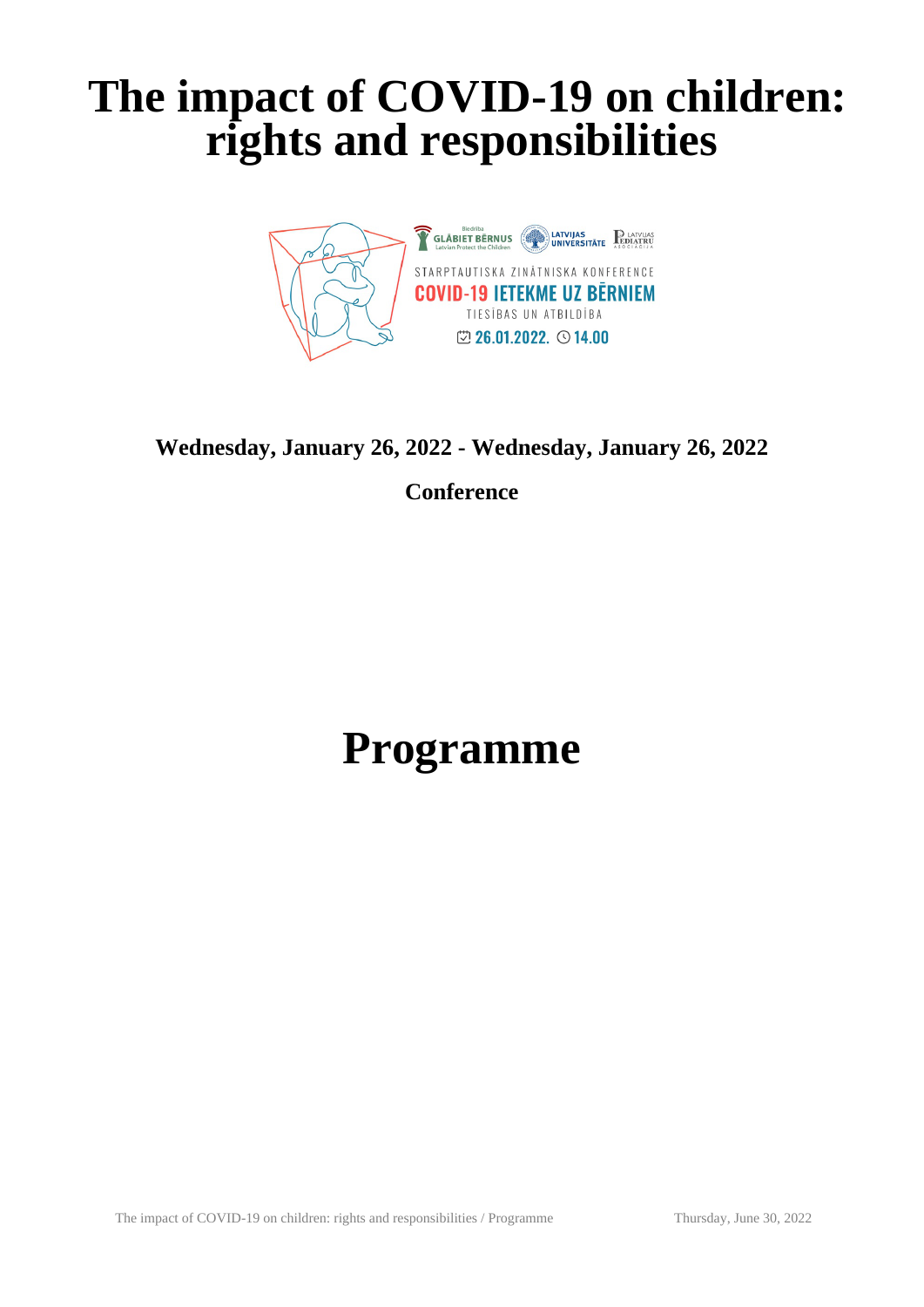Dienas kārtība

COVID-19 ietekme uz bērniem: tiesības un atbildība. The impact of COVID-19 on children: rights and responsibilities. Glābiet bērnus un Latvijas Universitātes konference, partnerībā ar LPA. Latvian Protect the Children and the University of Latvia in partnership with the Latvian Pediatrics Association

2022.gada 26.janvārī, plkst. 14.00 - 17.00 LU Zinātnes nama Alfa auditorijā, Jelgavas ielā 3, Rīgā, Latvijā

Konferences dienaskārtība

Conference Agenda

Zinātniskās konferences atklāšanas uzruna. Opening speech of the scientific conference. I.Muižnieks, Prof., LU rektors,

Pandēmijas un bērnu tiesības uz valsts aizsardzību.

Pandemics and the right of the child to be protected by the State.

I. Ebela, Glābiet bērnus un Eurochild tīkla pārstāve, LU MF asoc.prof., 10 min

Bērniem ir tiesības uz pilnvērtīgu sociālu vidi.

Children have the rights to a full social life.

M. Bilinskis, Rīgas Lietuviešu vidusskolas Skolēnu padomes priekšsēdētājs, 7 -10 min

Vecāku tiesības bērna veselības aprūpē iepretim valsts atbildībai pret bērna interesēm kā juridiski prioritārām.

Parental rights in healthcare decisions versus the state's responsibility to prioritize the best interests of the child.

S. Osipova, LU JF prof., bij. Satversmes tiesas tiesnese, 15 min

Bērnu veselības riski un konsekvences pandēmijas laikmetā.

Child health risks and consequences during the pandemic.

I. Rumba-Rozenfelde, LZA korespondētājlocekle, LU Pediatrijas katedras vadītāja, prof., Dr.habil.med., 10 min

COVID-19 ietekme uz bērnu veselību klīnisko infektologu pieredzē.

The effect of COVID-19 on child health from the perspective of a clinical infectologist.

I. Grope, Pediatru asociācijas prezidente, bērnu infektoloģe, RSU prof., 10 min

Pandēmiju ekonomiskās sekas un ietekme uz nākamajām paaudzēm.

The economic impact of the pandemic on future generations.

I. Šteinbuka, LZA īstenais loceklis, LU EVF prof., 10 min

Cik kontrindikāciju un komplikāciju ir vakcinācijai pret COVID-19 , mīti un patiesība.

What are the contraindications and side effects of the COVID-19 vaccine? Myths and reality.

J. Kroiča, RSU prof., 10 min

Bērnu vakcinācija valstīs ar lielāko pieredzi.

Vaccination of children in countries with the most experience.

Shai Askhenazi, MD, MSc, Dean, Adelson School of Medicine, Ariel University , prof. emeritus, Sackler Faculty of Medicine, Israeli Pediatric Association, Executive Committee, member. (Israel) 30min

COVID-19 ietekme uz bērnu izglītības kvalitāti.

The effect of COVID-19 on the quality of education of children.

L. Daniela, LU PPM fakultātes dekāne, prof., 10 min

Attālināto mācību ietekme uz bērniem, Re:Baltica pētījums.

The effects of remote learning on children – co-report, Re:Baltica study.

I. Spriņģe, pētnieciskā žurnāliste, 10 min

Garīgās veselības veicināšana skolās: longitudināls pētījums pandēmijas laikā.

Promoting mental health at schools: a longitudinal study during the pandemic.

Ieva Stokenberga, LU PPMF asoc.prof. psiholoģijā un prof. Baiba Martinsone, 10 min

Konferences rezumējumi, secinājumi, virzība nākotnē.